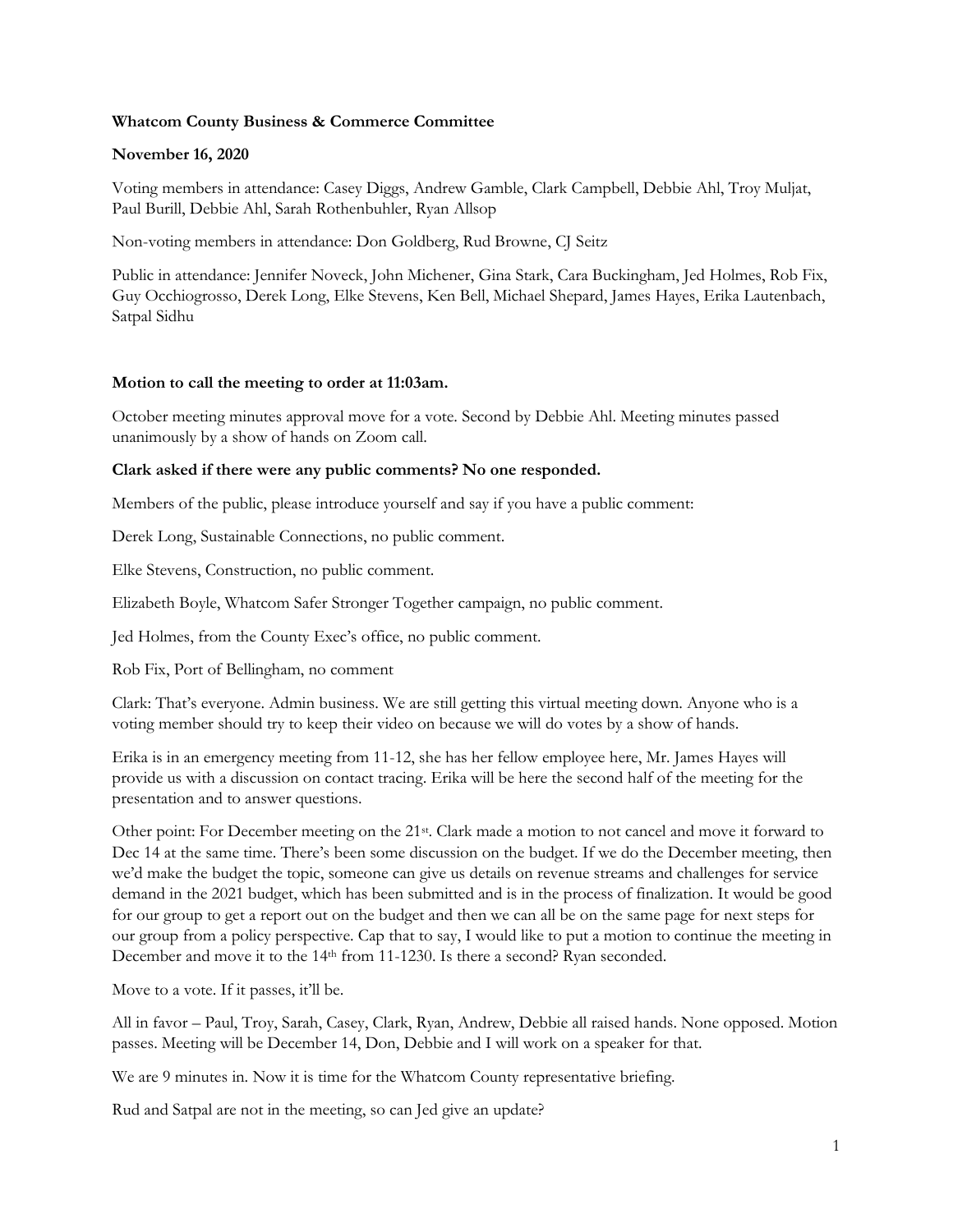Jed said he was just listening in and not planning to give an update.

Jed: I do not think that the committee's input is going to have an impact on the budget outcome.

Don: I just heard back from Rud, he was getting off another meeting and will be here soon.

Clark asked if any other questions?

Don gave updates on the Governors new restrictions on businesses. There is no indoor seating for restaurants. Outdoor seating is limited to 25%. As we all know this is not ideal for a lot of industries

The REP team will be linking the new guidelines on their website.

In the middle of all of this, we are probably busier on recruitment and trying to find buildings that businesses can occupy. We are still experiencing new companies wanting to expand down from Canada and the REP team is working with them. We are continuing to work on the housing supply for workers.

Clark: James Hayes has texted me, he has indicated that he can stand in for Erika that are the bullet points of the agenda

## **James Hayes presentation on contact tracing for employers**

Depending on the size of the business, depending on if we are dealing with HR. The first contact is letting them know the person has been diagnosed. The employer tends to already know that. The next really big important thing that we do is identifying close contacts of that person that has been diagnosed with COVID. One thing we have to help understand what a close contact (Within 6 feet and 15 minutes) it does not have to be a solid 15 minutes; it could be split up during the day. That still counts as a close contact. I've seen in the last two weeks; we were down to 8 businesses that had active cases. Now there are 65 businesses. So in the past 2 weeks are going crazy. The line lists are getting longer.

Definitely make sure your employees know who the point of contact is for COVID. Having different methods for knowing how to do contact tracing. One of the most interesting ones I saw last week had actual satellite tracking of their vehicles, they could look through video of where they were, how many minutes at each job site. Amazing. A lot of places have video surveillance, they are relying on going back to that, this person is working here and who did they have contact with. Talking with the person ask on which dates and who you were around. You will get a date and we can determine who is present and who isn't. Some were 8-9 days while contagious.

Make sure employees are not ignoring symptoms. If they have symptoms, they should not come. If they come an extended period of time, they expose more people. That hits most of the bullet items there, all three of them.

Next few weeks make sure to implement social distancing. Change your policies and practices to achieve this!

Questions?

Commissioner Bell: What type of businesses are showing breakouts? Do you have a list of those?

James: No but can look into it. Who is the best person to get back to?

In chat: Rob states send the information to Don.

Don: Where is the most spread?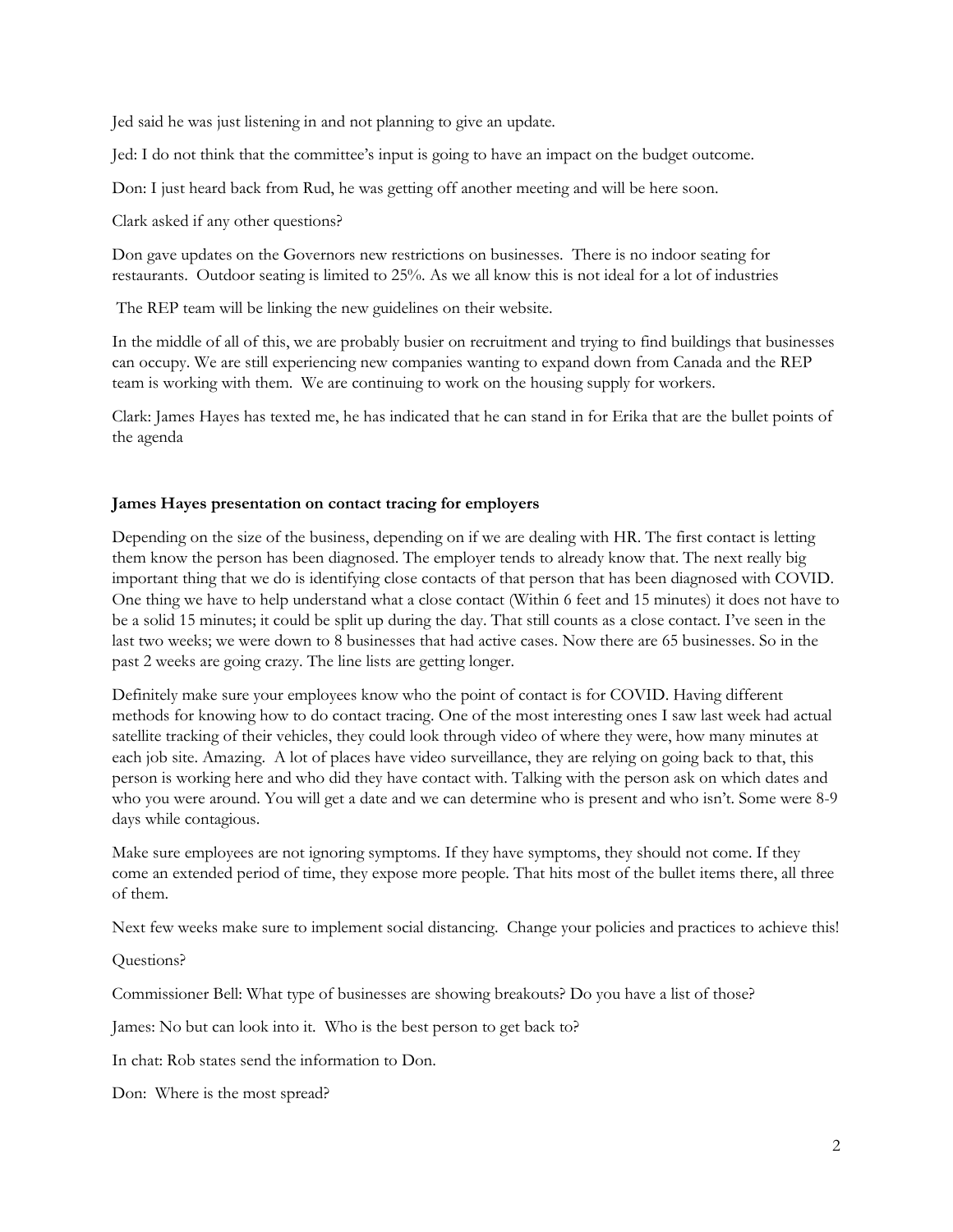James: Individuals who have traveled or went to large social gatherings then go to work.

Outlook for the next six months, I would go that far, outlook for the next few weeks.

Casey: What about those who were in the trace chain (15 minutes and 6 feet) and came back negative but then why do they have to quarantine?

James: The testing can be tough. Maybe we test too soon and they could still become positive. We still need to trace because other can turn positive due to the close contact.

Casey: It helps to communicate that to our workers.

James: Sometimes that works and you'll meet the requirements of essential business. For some cases, the person can work 100% independently and not around anyone, using separate entrances. We just need to see the negative test 5 days after the last date of contact. The other thing I would add to is

It is 14 days from the last date of contact and that is best case scenario.

Don: Clark, did you want to share about your process?

Clark: I interacted quite a bit with James. Our entire focus was on how to prevent a case from happening. The screening, partitions, allowing the neck gaters, then two-layer face mask provided lots of cleaning protocols. That was with the mindset of trying to not have cases. My focus has shifted to assuming that cases will happen and will happen again, then it shifts more to what do we do when we get a case? The big learning for me, this case happened with about 4 hours of my father passing away, I wasn't even at the office. It will happen at an inopportune time and then you have to go into go mode, are you going to close, stay open, we have the same experience as Casey, ok we are going to close on Thursday and Friday, everyone gets tested and no one comes back until negative results. Then made contact with James and his team and was informed that they needed to identify the close contacts and then they needed 14-day quarantine, but we are essential, then we are in additional discussions. Having floor plans and schematics in hand is important, if you don't have that it will drag it out to be longer than 14 days. Fortunately, we had all of that.

Clark: One person was able to be identified, has fully recovered. No one else has had. What I also learned is that if you have a second case, you have to start over. IF you are in a business with 30 or 50 or more people, if that case goes from 1 case to 2 cases, the numbers start expanding and getting exponential and you will be shut down. What are we going to do when as opposed to what are we going to do if and then get your whole team to orient towards that mindset.

James thank you for that. Erika, James did a great job of giving a rundown of the bullet points. Maybe having you focus on the most recent update from the Governor and if there is anything she wants to share in terms of things business need to be doing to

Erika: There are a few things in Whatcom County, it's been challenging because for weeks we have seen trends really bad in other counties, hospitalizations increasing, positive tests increasing, we have had two record days of 50 cases. These restrictions might curb our cases.

We have one hospital and it is at 93% capacity. Emergency meeting with peace health, they are very concerned about their ability to serve the community. It is a key indicator, we can talk about cases, but the concern about the hospital's [capacity]. Generally, there is about a 3-week lag time, day 1 of a diagnosis does not need hospitalization, usually, unless you are a high risk category. Usually they need medical care 3 weeks later. They are in a contradictory space as Whatcom County because the Governor's decision to make new restrictions we will help Whatcom County because have had a shorter period of time for surges. Other counties are already surging. The downside is that if you are a person who hasn't read the news in the past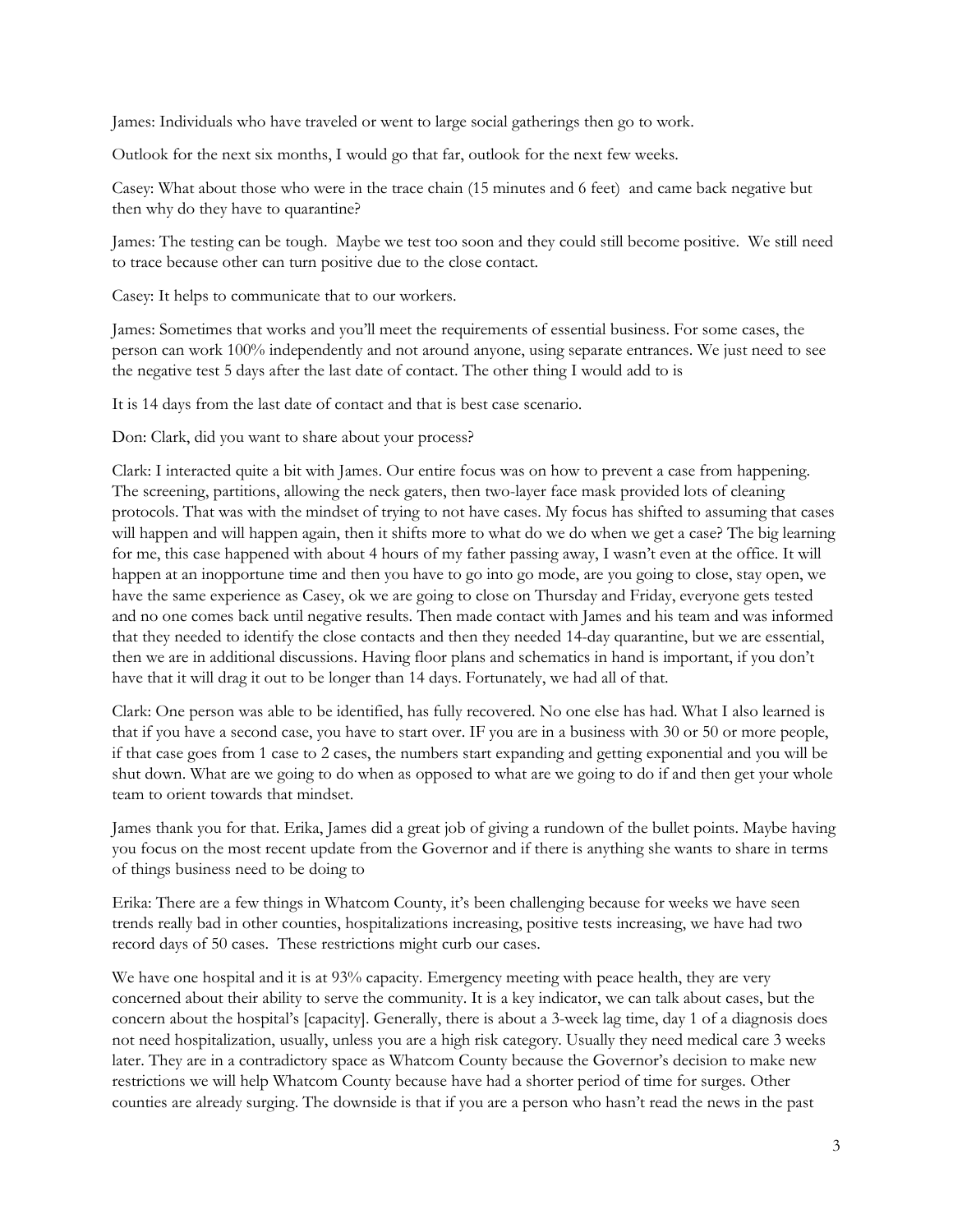few days, you would have no idea we are surging. It is challenging to make it real for people. I won't go into details about the Governor's decisions. It is all public documents and I know as much as you frankly. What I would like to say to you as business leaders, this is getting worse, this is going to challenge all of our systems, challenge public health's ability to keep a handle on cases, health systems ability to treat people, people are tired of hearing from me. I would love to ask and invite you to help to be a messenger – for employees – to not travel, to not gather for holidays. We have no enforcement mechanism. If they get a call, they are not going to break up the party. We rely on other influential people to share the messages so that we can all get back to a place that is more sustainable. I want to ask for your help in that way and I am happy to take questions and engage in conversation.

Don; You mentioned peace health and potential of being overwhelmed. WE are prepared to stand up another facility if necessary, can you tell us about that briefly?

Erika: The health care system strategy, this is where it gets complex. The strategy was to have regional hubs and coordination, so people can go between areas where there is capacity and need. Our hub has been Harborview, and we cannot send people there anymore. The challenge is the healthcare system is experiencing all of these at once. For a field hospital, we have no staff. We can spend the money, but we cannot operationalize it. We are working with PH on finding, in terms of acuity, high acuity is ICU, the challenge that PH has is how to get people out of the beds and into other places and we can start to help with the structural issue that is capacity. They have someone who has been in the hospital for over 100 days and they need to move them so they can make them available for people who need it the most

Clark have they decided to cut down on discretionary surgeries

Erika that is a good question. There are a lot of reasons why this round is harder. There is no PPP. There is no unemployment. CARES Act is drying up. WE are submitting final receipts. And the hospital is feeling the weight of that. They had ways to keep themselves ok financially and to keep beds open. They are trying to balance staying financially solvent and keep beds open. They could cancel elective surgeries but they haven't and there isn't a new mandate. Yesterday's restrictions did not impact healthcare.

Commissioner Shepard: Schools are exempt. Does the health dept plan to provide guidance K-12 institutions?

Erika: We have a school response team. I am meeting with Superintendents. WE have basically daily conversations with the schools. It is a priority to get them back in school. In terms of risk, it is lower than a lot of activities.

Troy: Erika, thank you for all you are doing. Just want to encourage you and give you my gratitude. Thank you so much.

Clark: Thank you Erika

Debbie: Thank you Erika

Rud: I wanted to say that having been through Ontario and BC recently, I'd rather be in Whatcom County!

Don: Did you want to go back to Rud for a quick update?

Clark: Yes, Rud, we had Jed from the Exec's office fill in on a few questions. Any updates on docketed issues? Recent votes or decisions? Or any other things that you feel like are relevant given everything going on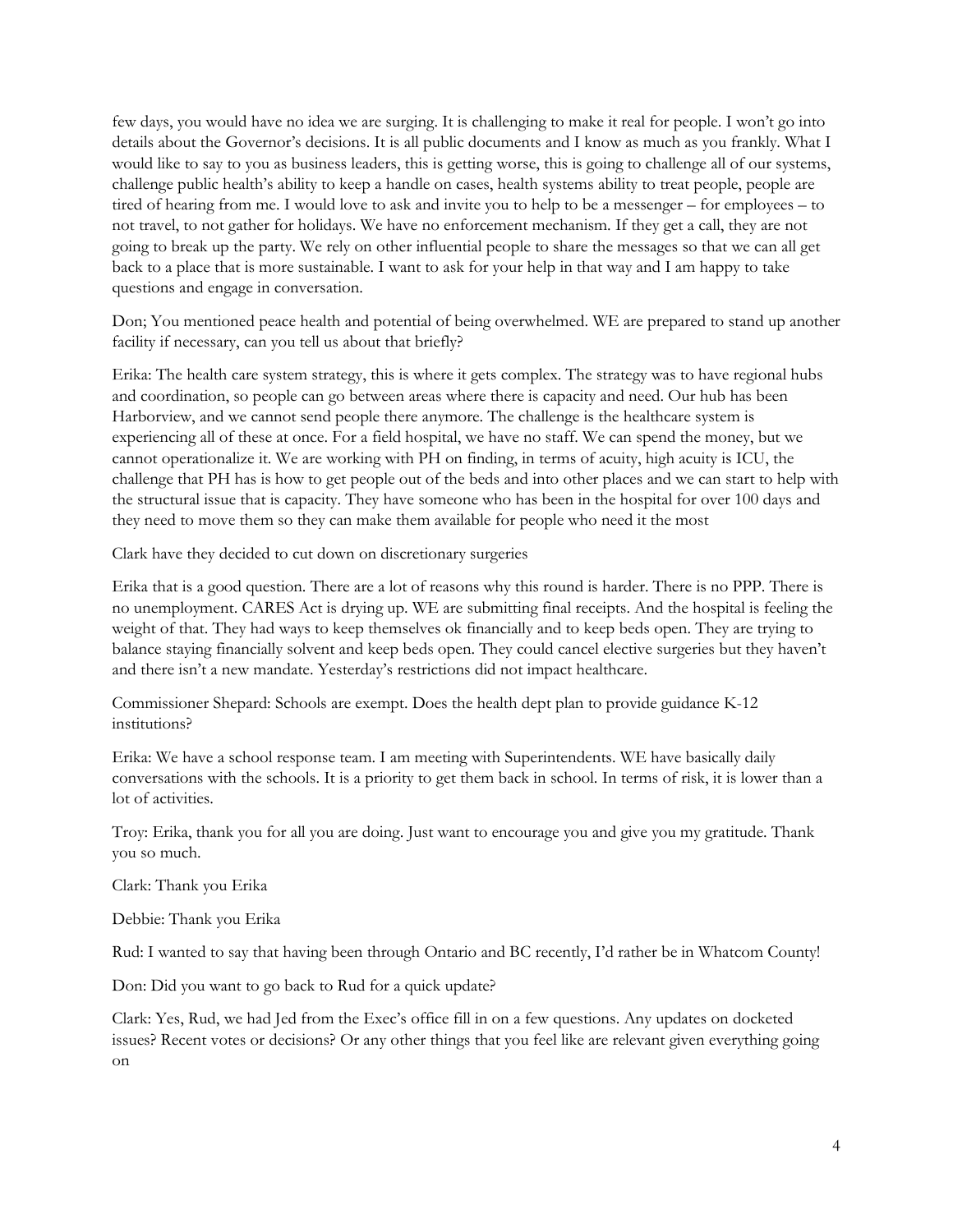Rud: Discussion of a quarantine facility, it is essentially for people who have nowhere else to quarantine. The big challenge is the seasonal challenge of dealing with homelessness. This winter is forecasted to be harsh. We need to provide accommodations so that people do not die on the streets. The county has arranged the Motel 6, divide the Byron St facility into a COVID area and a family shelter area. We will see how that goes.

The budget, we ended up close to the final budget. Probably come in with an assumption of 5-7% below what we were pre-COVID, I am concerned because it is backward looking in terms of impact of COVID money (PPP, CARES, etc.). We are doing a forward look based on recent numbers, but there is nothing currently in the pipeline for federal money. It is going to be a crapshoot as to how accurate those numbers are going to be next year. We need an early warning if things are going south in the community. If we need 10% cut, it is better to do gradual cuts then have to do a huge one, much more damaging to infrastructure and community. There's an item that has come up where we tried to find a way to increase law enforcement coverage, an increase in mental health incidents, consistent concern during COVID, isolation triggers more instances of mental health issues and that involves more intervention with law enforcement. We found money to expand our law enforcement and maintain things like training for mental health. We believe we can fund that by combining the 911 centers. We have two 911 centers. Most counties either have a single combined operation or are moving to one. And Whatcom County for some reason has two facilities, so that will come up in public debate. I'd like all of you to examine the issue. From a business perspective, I think it makes sense to combine the operations and reduce redundancies. Please be aware of that issue.

Want to give a little big of an apology: I'm not happy with the comments in the past. I'm tired of saying what we can't do. The challenge I have as an elected, we are political subdivision of the state of Washington. We can be more restrictive on a law issued by a state but never less restrictive. I'm allowed to open the doors as far they'll let me. But can't open it further than they'll me. I want to go to the COB and County and formaly ask the planning departments to tell us exactly what can be changed, what do we have the legal authority to change (buffers, density, infrastructure). Do that and come back to you guys, these are the legal limits of what we can do. Within those limits, what can we do that will fundamentally do that will change the housing market. Anything else you can think of adding to that question, I'd like to hear.

Don: Just so you are aware, I've been meeting with Derek Long with the COB, because of many comments of the Council saying that it was Small Cities and specifically COB that is the problem. We are having biweekly meetings based on the recommendations provided to the council.

Rud: I'd like to make the conversation more public and transparent in terms of defining what we can and cannot do.

Don; And since you joined us a bit late, last meeting, Sarah brought it up. We've changed our meeting next month to December 14, we are going to focus on the county budget. Would that be yourself, Satpal, or Steve Oliver? Who would be the right guest to discuss budget and how it affect Business and Commerce?

Rud: Whatcom is fortunate to have a lot of experts, Tyler Schroeder and Brad Bennett, Tyler is Satpal's deputy and Bennett is the

Don will reach out to Tyler.

Question from Ken Bell for Rud, Ken is wondering about expansion of the UGAs, some cases like Lynden where they'd like to swap pieces of land out? Is the County looking into our UGAs and changing those boundaries?

Rud: This is one of the reasons I want to do this formally and in writing because I'd like to have transparency. But my understanding is that the County once every ten years sets the UGA boundaries and they do it based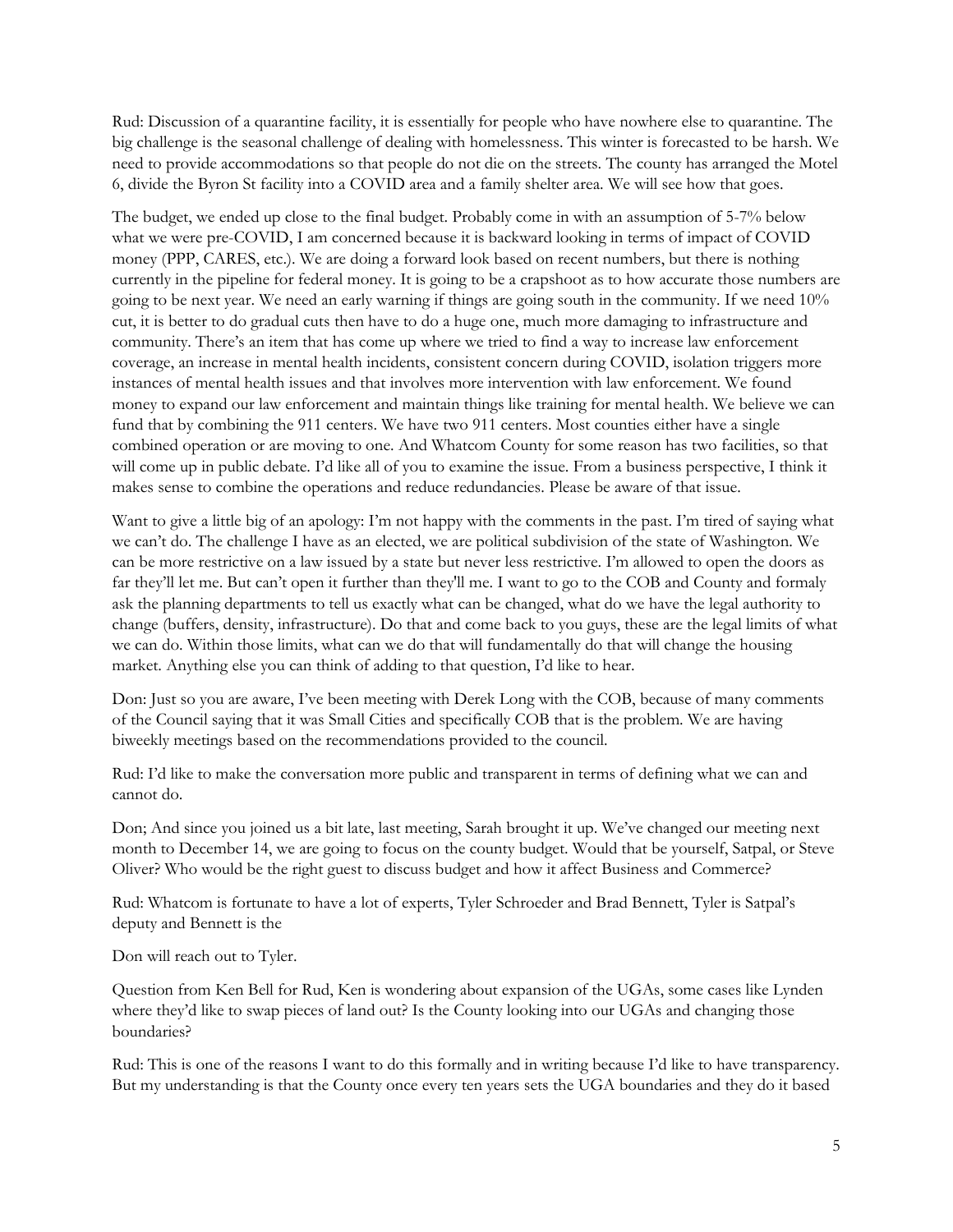on a population growth analysis and somewhat in negotiation with the cities. A lot of it is the battle of who pays for utilities.

Troy: There were city sewer agreements. There's also all the infrastructure that is needed in North Bellingham. There's only 53 homes for sale in Bham, with average price \$840,000, in the County price at \$714,000, so the problem is worse than ever. Rud's correct it is about utilities: water, sewer, there are ways to have discussions on how to bridge this gap. The development community is willing to talk about this and he is happy to provide the information. He is not going to buy the fact that we cannot expand UGAs because they were already there, but we are already sprawling. We are sprawling more than ever. 2 to 1. Without action, we sprawl.

Clark: Troy, there was even a motion to expand the Birchwood area and that was declined for various reason.

Troy: Separate issue with growth area expansion, but similar concerns.

Ryan: The city, county, and port are the three largest land owners in the County. Besides the federal government or DNR. Maybe we can sell some land and address some problems. 100 acre woods, take 20 acres and sell it and make it into affordable housing. It just seems a little, it goes back to the tax roll, I am not asking for blanket sales. Some creative thinking might make it worthwhile.

Ken: The one that went out to MBH, the city said they couldn't afford the fire protection, they would need more firefighters. The infrastructure is already there though, the neighbor was 90% in favor, but COB didn't want to pay for fire. I've got to believe if that is a possibility, there has to be a way to provide fire protection? If we go through each, we can identify the funding pinch.

Rud: I understand that fire in those areas the fire is provided via a levy, it doesn't come from County funding, it is on the tax bill inside the fire district. You can ask for an increase. One of the challenges if you look at the Birchwood neighborhood, they want to annex it, but the City still doesn't want to annex it, don't understand the math on that.

Paul: Is there worry about water adjudication if the tribe becomes the holder? IS there room for growth if water is restricted?

Troy: Separate convo, it will make this further complicated. That's why city utilities and agreements into fringe areas are important.

Paul: There's been no parameters put on the adjudication yet.

Troy: Water is going to become a very valuable commodity, if it isn't already.

Clark: We are at 1205 and we cut short the sector updates. IF there are other points on this topic, we can do it quickly and propose moving to sector updates. The format changes we've done; it is not possible to do everybody but we can do a deeper dive for 2-3 industries. Paul marine trades. Casey given the announcements from the governor. And Ryan.

### Start with Paul.

Paul: Last week I was excited to drill down and talk with some people within the sector. As of yesterday my views changed. A lot of this is fishing and food production. 70% of domestic seafood product goes to restaurants, so you can see how that will affect us. This industry is a single digit margin. Last year on average it was down about 50%, meaning fishers are paying to go to work right now. To be told yesterday that we need to standby and take it as it comes is pretty tough, not happy about it. Little background, Paul has been a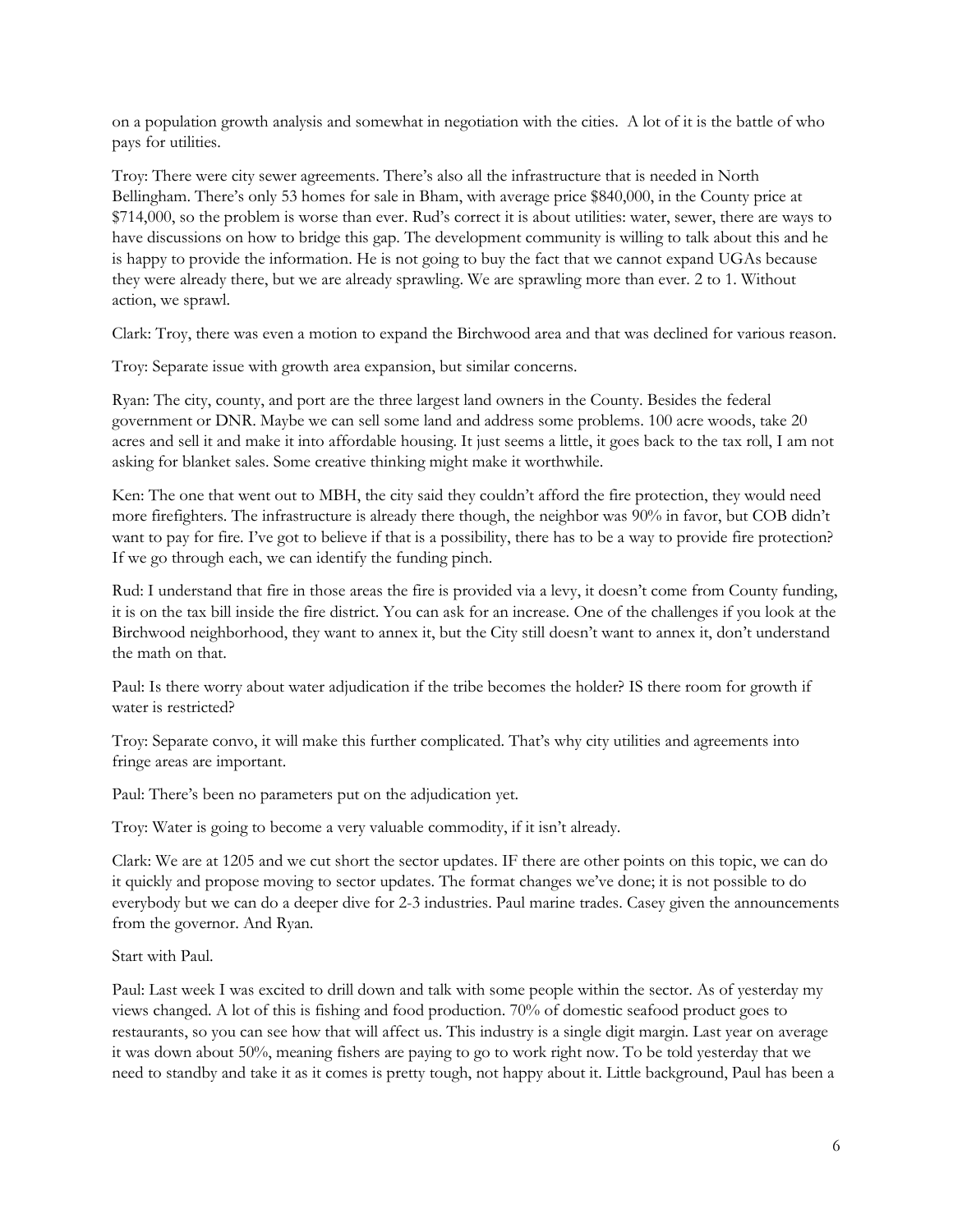crab fisherman, life and death risk management is something he has done for about 30 years. Would never ask people to do something he wouldn't.

Personal responsibility is a huge factor. The shutdowns are still to be determined, combined with a bad salmon year in Alaska, which is hurting everyone. There is product in the fishers, from 2019, packaging has not been changed.

E-commerce dock to table has really changed. Some improvements, but when talking with friends in Alaska, they have 250% up in e-commerce but it still isn't a complete replacement for normal revenue channels. If people are not present to purchase, they do not go fishing, if they do not fish, they do not need to do repairs on the boats. Diesel mechanics are down. Seasonal industry and delivery issues are causing problems. Retail is doing well, people have been able to stay off unemployment but a lot of products aren't manufactured locally and some products are getting harder to get.

Listening to Commissioner Brown, my heart sank. He asked for some out of the box ideas on how to help. I was really hoping we could choose a way to go back if we wanted to do, safely and proper protective measures. Basically that is no going to happen. Coming back around, it will be a tough go for marine trades, seafood industry, boats show zero profits (people upgrading, insurance, moorage). Sit on multiple boards, it is getting harder to get people to comply. There is no money coming on this, no such thing as free money anyway.

Ken: Can we weigh in on what the Port is doing? Want to weigh in that from the port perspective, we are doing everything we can. One of the ways you can help is to get out and buy dockside seafood when its available. We are trying to keep these guys in business.

Rob: The dockside market, we've been working for years to get this. The health dept was great to work with. We hope it will expand and get more fishermen involved.

Paul: I'd love to seafood eaten more widely in the US. A lot of times it is easier to access chicken and beef. Keep doing that, everyone appreciates it.

Rob: There is a great educational component involved to, how to filet fish, how to cook it.

Paul: Butter sales are up 50%.

Ken: We proposed a waterfront seating area so restaurants. could social distance on port property, we met permitting resistance beyond belief. One person said we are trying to permit a party. No, food trucks, tables, and it is a great outlet. If we could expedite those processes, that would help everybody. Tired of the permitting delays.

Don: This isn't associated with fish, we are in the process with Team Whatcom partners working on a buy local program that will be released in the next week or two. Derek's team at SC will be leading it. There will be gift cards. Get retailers to participate, so that people aren't shopping outside but spending money locally. That program will come out shortly.

Casey: Thanks everybody for being here. I clammed up a bit, it was hard to hear Erika say she was feeling for me. I know she is under a lot of pressure. Nationally, there about 8000 breweries, that brew under 600,000 barrels per year. The rest is brewed by ABBEV. They brew 13% of the beer sold in the US. I would think their number will go down due to sporting event canceled. We may see an uptick in the percentage as a result. Of those 8000, 495 are in Washington. We have only lost 167 closed so far this year. This is surprising because in 2019 there were 300 closures. I just speculate that early 2021 is when we are going to see more closures nationally.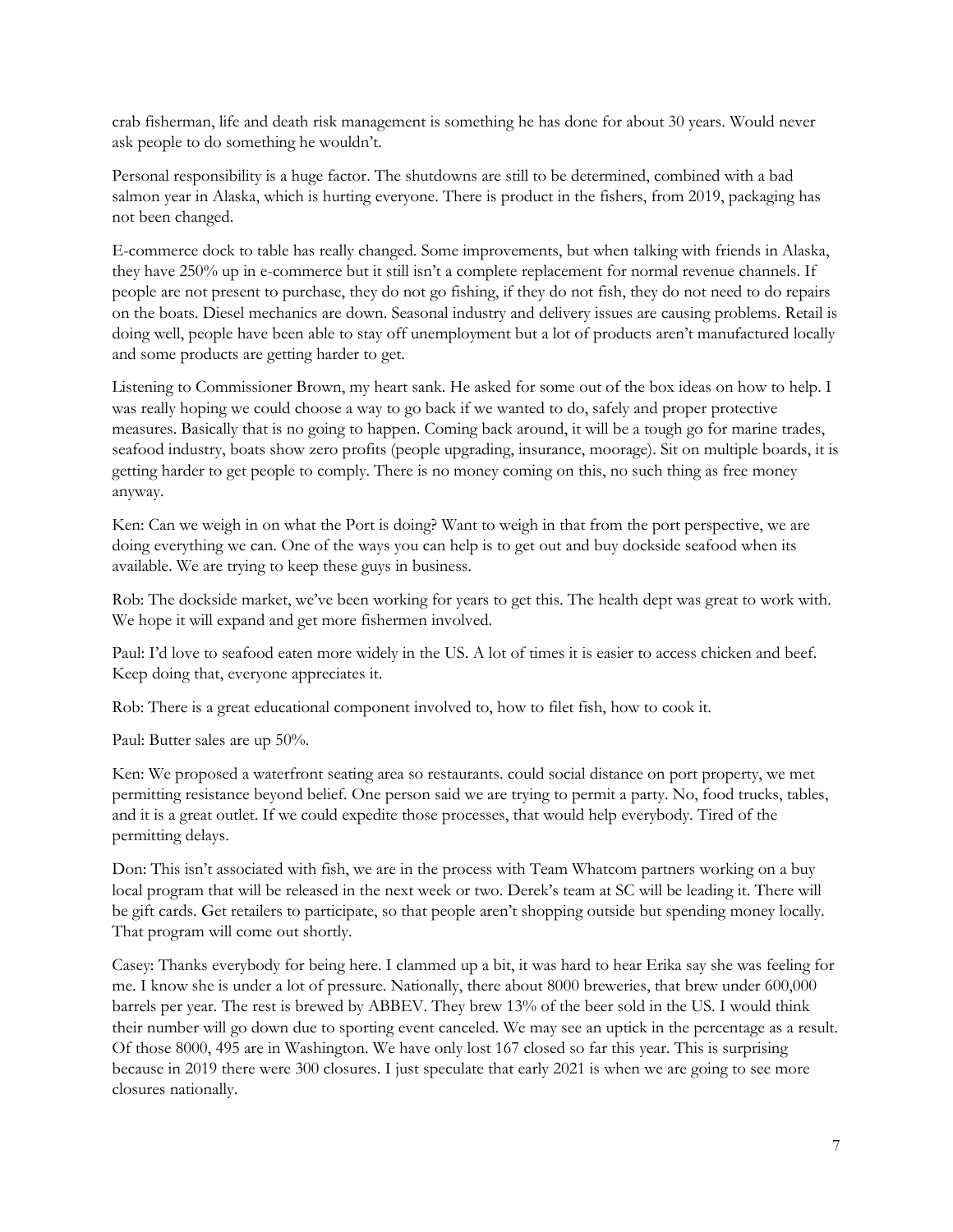Brewers association still has 400 breweries in planning going on that are set to open in 2021. In WA, 495 breweries, in July 2019, there 100,000 barrels paid in taxes. In July 20202, there were 45,000 barrels paid in taxes. According to WA Brewers Guild, production is down 25% across the board.

Who is struggling and why? People struggling in brewing, people with only a taproom or a brewpub because they sell over the counter. It is hard to get into the packaging world, being able to purchase a canning line and the planning for federal approval for labels, trying to get beer authorized and distributed into grocery stores, months and months of work to make this happen. A smaller brewery, it would very difficult to come up with the capital and HR. There are ways to find wins. We are seeing some wins with crowler (32 oz canned sealed product) instead of a growler. They are easy and affordable entry into canning. Still not going to move the volume when you could sell a keg to bars and restaurants.

People that already had canning lines and distributors.

People with strong relationships with distributors who can leverage their relationships with large grocery stores.

There is a canning shortage. There is one Ball Corporation, they will open a new can manufacturer in AZ. Places between White Claw and Red Hook facility, so they will probably monopolize.

Ryan: Difference between selling an in store pint versus a store.

Casey: We are never going to be able to hit volume with cans that we do with kegs.

Even smaller breweries that only sell a pint over the counter, the margin is pretty high if they can sell the pint direct.

Debbie: What can we do to support the breweries?

Casey: If you are going to buy beer, go direct to the breweries. They will still be able to sell beer to go.

Don: There's always drinking heavily.

Debbie: People are missing seeing people. Desperate and despondent. While we continue to keep it from spreading are there reasonable ways to support local businesses? Allowing people at a distance to be together.

Don: Do you want to move to Ryan? Want to thank Casey. Those are great updates, you did not focus on just your business, some macro, thank you for putting thought to that.

Ryan: My take is to buy direct. Uber eats and stuff is great, but everyone takes cuts. Go direct as much as possible. Tip heavily. Buy gift cards. Buy takeout and get drinks with it.

Complete opposite. I projected a down year. We had some big uplifts last year. We are up across the board 20%. We have divisions up 30%. Our primary is garden products, solar lights, decorative lights. Online retailers. Office products and cleaning accessories. Office ergonomics. Very timely. They've seen a lot of growth online. But it is also to retail partners like Best Buy, Home Depot. Some were shut down early, but once everyone opened, they do curbside pickups and some reopened nationally. Website sales were off the charts, some were really small and now are doing huge. 15% of the business is very seasonal, March to July, the outdoor product range has stayed relevant. People are still buying. It is doubled for this time of year. Independent dealers and web and mass retailers. Very unique year. They are not sure how to budget next year and they do not think it is sustainable. Unfortunately for independent retailers, every time there is a shutdown, they cannot sustain and do not have good website. Amazon has crushed it during this. Amazon is going to kill more businesses. I wouldn't shop there anymore. They really are killing local independent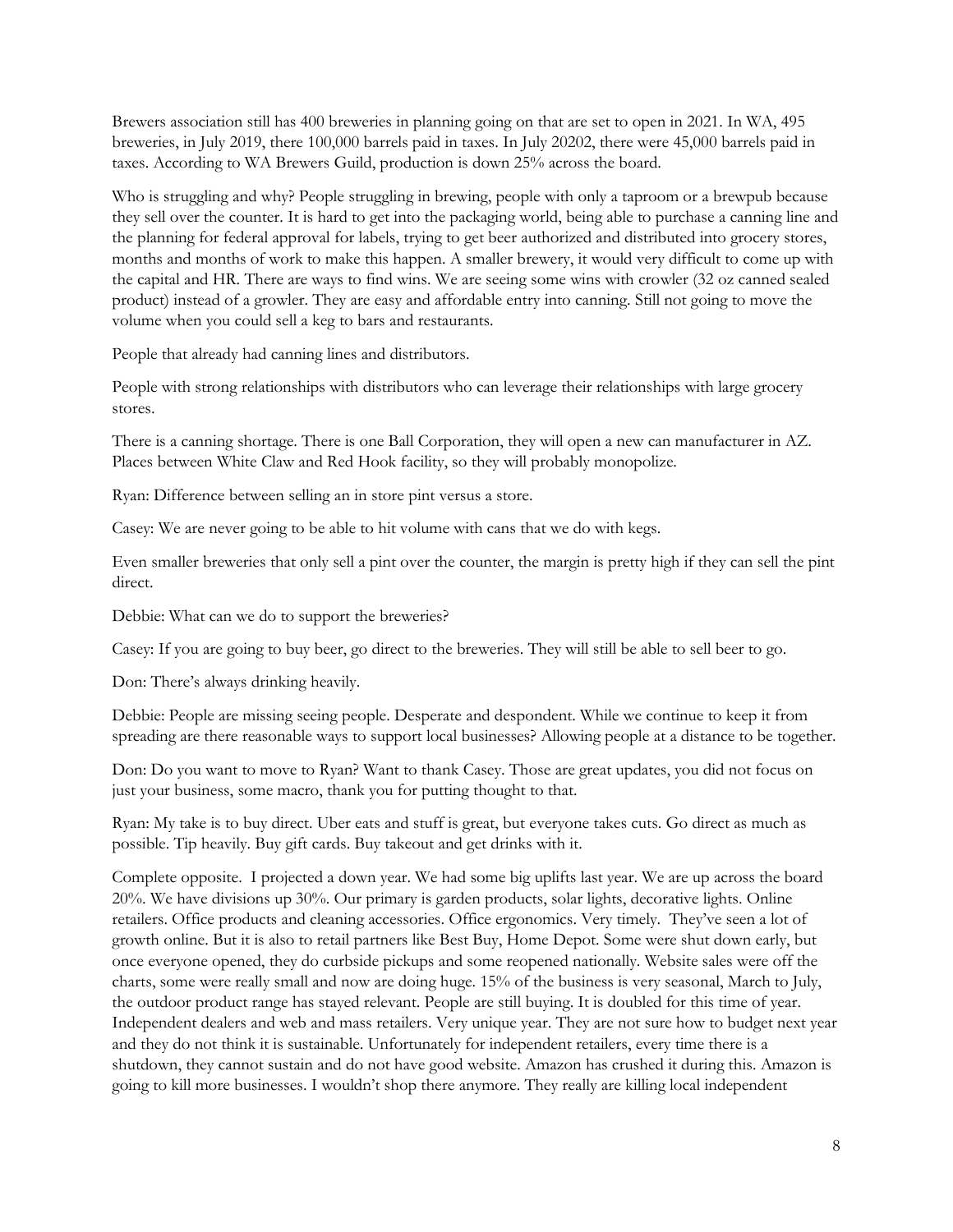retailers. Walmart did nothing in comparison. Our industry is up and I think it'll continue to be for a while. Any questions?

Paul: If we do three updates, can we do one positive? Hard to listen to myself!

Clark: Yeah, I think this worked pretty well. We are at 12:32, happy to go a bit longer if there are questions for Ryan with regards to his business.

Sarah: Great presentations. I am trying to be as big of a consumer. I do have another unrelated question: I wanted to say to Rud, thanks so much for your comments on transparency and appreciate what you are doing. If we can get the drill down on the tax revenue streams before the 14th, I think that would be most productive. What about the letter that was done before I came? I think Troy and Pete are some of the most knowledgeable in our group, so not to add to more to schedules, is there a way to incorporate Troy and Pete to the table for those meetings.

Don: The letter and presentation was done by Clark, Pete, and myself made to Council. Satpal followed up and sent a letter supporting what we suggested to Council. What I noticed is that we are often talking about the jurisdiction of Bellingham. Council also pushed back and said that. So I reached out to the Mayor and head of planning after Ali Taysi came last month and said what are we going to do about getting results? Was surprised and thankful that the Mayor and Planning Director said let's meet. WE have had 3-4 meetings on what can be done, what are the problems, and try to move them forward. We are doing it with a small group initially so we do not get bogged down, then open it up to a bigger group. Derek joined me because he is part of the Housing Alliance, he may want to add, but I believe it going quite well and will be opened up shortly.

Derek: I agree. I was also pleased when Fleetwood's question was about how to get the strategy out to the public asap, small group for just a while longer.

Sarah: Thanks for considering those guys immediately, there's so much knowledge there.

Derek: Don has been doing individual outreach to Troy and Pete.

Don: A number of the points that Pete has asked for we are discussing, also.

Casey: I would just like to echo the transparency. The basecamp thing just rolled out before our eyes. People didn't feel like they had a voice. The sooner the better, especially in COB city limits.

Ryan: One thing we need to make sure is that when the timing is right we come out against the naysayers, who always come out in droves.

Derek: Bellingham Alliance is out for recruiting public housing allies. How to make comments, there are several hundred allies. We feel like we reached a tipping point with ADUs. With positive support outweighing negative narrowly. In Fountain District, very positive comments, 10 to 1. Initial public meetings on multiresidential redo in COB are getting similar 6 to 1 7 to 1 pro housing comments. WE need to continue the momentum to keep this moving along. It is going to become important that businesses offer positive comments. The city may estimate conservatively that there are 2000 potential homes in the policy changes that they are talking about. We are encouraging staff and elected to move faster.

Next year they are planning to have 16 days of furlough, so just when we need them full strength. That is a problem on our minds.

Troy: I'd love to see where those 2000 units are. There are options to outsource planning and permitting.

Derek: That last idea is a top discussion idea.